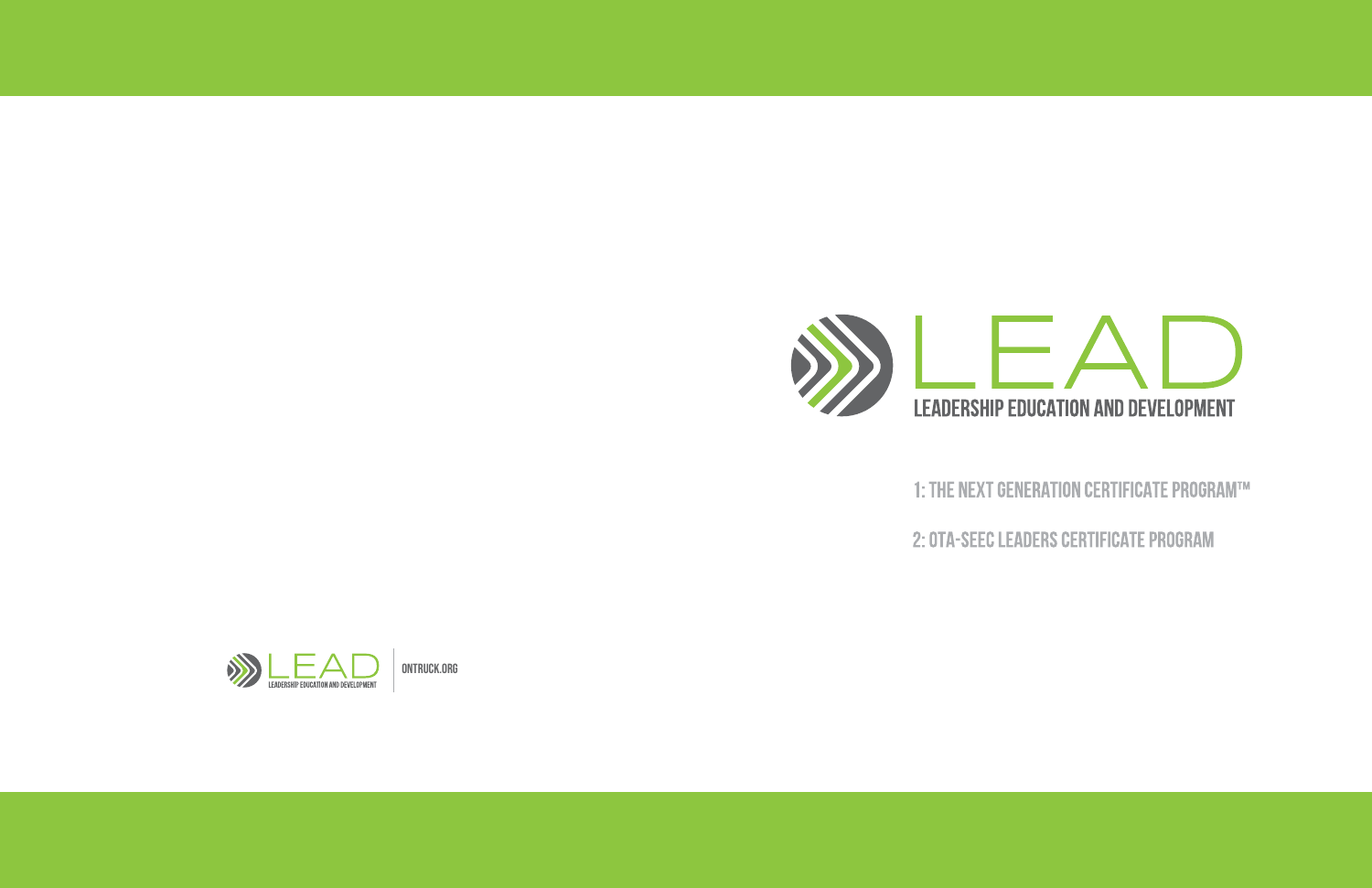# THE NEXT GENERATION CERTIFICATE PROGRAM

#### THE PROGRAM

The Next Generation Certificate Program™, delivered by the highly esteemed Humphrey Group, is an intensive leadership development program designed to equip emerging leaders in the transportation industry with strong communication skills required of successful executive. New and future senior leaders of trucking and supplier companies are invited to participate in this four-module certificate program. The overall program objective is to provide the next generation of leaders with the ability to inspire action in others - from drivers, to customers, to executive teams.

#### $IONIF 1:$ ENGAGING AND INSPIRING **OTHERS**

- Organize their thinking in a clear, structured manner.
- Communicate powerful messages that reflect their leadership thinking.
- Close with a compelling call to action.

#### MODULE  $2$ <sup>-</sup> DEVELOPING AN EXECUTIVE PRESENCE

- Show confidence using strong body language.
- Make effective use of eye contact.
- Use varied expression and tone.

#### MODULE  $3 -$ LEADING IN CONVERSATIONS

Participants will move beyond the role of "manager" and into the role of "leader". This module examines the connection between leadership and communication

MODULE  $4$ <sup>-</sup> LEADING IN MEETINGS

Presence is a quality that we ascribe to people who can connect with us and hold our attention. In this module, participants will learn to engage their audiences with a natural, authentic presence.

Everyday, leaders are called upon to shape the way people think and act. These "leadership moments" are found not only in formal presentations, but in daily conversations. Effective leaders recognize that they must capitalize on these opportunities.

• Think on their feet and

influence others in challenging

conversations. • Defuse challenging

conversations through active listening techniques.

Effective leaders recognize the importance of approaching every meeting - whether as Chair or participant - as an opportunity to communicate key messages and drive action.

- Meet with the intention to inspire action.
- Prepare a message-driven agenda.

# OTA-SEEC LEADERS CERTIFICATE PROGRAM

#### THE PROGRAM

- organization.
- Implementation, management and execution process for innovation strategies.
- resistance to chang

This program, in partnership with the Schulich School of Business, Executive Education Centre (SEEC), equips leaders with the framework you need to lead strategic innovation projects. Innovation is a key part of the strategic planning process for any business and every leader needs to know how to manage innovation initiatives. Innovation is the #1 strategic driver to grow your business. Whether launching new products or improved manufacturing and IT systems, this program is ideal for future leaders with finding new ways to create value for their customers and their organizations.

# Training calendar & locations

# Training calendar & locations

#### PREREQUISITES

Must be an OTA member in good standing.

Participants must be graduates of The Next Generation Certificate Program<sup>™</sup> to be eligible for the OTA-SEEC Leaders Certificate Program.

#### HOW TO REGISTER

Contact: Lak Shoan - Director, Policy and Industry Awareness Programs at OTA Email: lak.shoan@ontruck.org | Phone: 416-249-7401 x 235

| <b>MODULE 1:</b>                                                         | <b>MODULE 2:</b>                             |
|--------------------------------------------------------------------------|----------------------------------------------|
| <b>ENGAGING AND INSPIRING</b>                                            | <b>DEVELOPING AN EXECUTIVE</b>               |
| <b>OTHERS</b>                                                            | <b>PRESENCE</b>                              |
| Date: April 21, 2020                                                     | Date: June 18, 2020 - (OTA<br>Blue Jays Day) |
| Time: 10am - 3pm<br>Venue: Ontario Trucking<br>Association (OTA) Offices | Time: 12pm - 5pm<br>Venue: TBD               |
| Address: 555 Dixon Road,                                                 | Address: TBD (Downtown                       |
| Toronto ON, M9W 1H8                                                      | Toronto)                                     |

#### DAY 4: ALP FINAL PRESENTATION

#### MODULE 3: LEADING IN CONVERSATIONS

- Date: September 24, 2020 (LEAD Fall Social)
- Time: 12pm 5pm
- Venue: TBD
- Address: TBD (Downtown Toronto)

#### MODULE 4: LEADING IN MEETINGS

Date: November 11, 2020

Time: 12:30pm - 5pm

Venue: OTA Convention, Ritz-Carlton Hotel

Address: 181 Wellington St, W, Toronto ON, M5V 3G7

### MEMBER PROGRAM COST

\$1,700 for all four Modules, plus HST.

• Thinking preferences and benefits of innovation as a competitive advantage.



HUMPHREY

| <b>DAY 1:</b><br><b>INNOVATION AND THINKING</b><br><b>PREFERENCES</b>                                                                                                                                                                                                                                                                                                                                                          | <b>DAY 2:</b><br>THE PROCESS AND THE<br><b>PRACTICE</b>                                                                                                                                                                                                                                                                                                                                                      | <b>DAY 3:</b><br>CREATING A CULTURE OF<br><b>INNOVATION</b>                                                                                                                                                                                                                                                                                                                                                       | $DAY$ 4:<br><b>ALP FINAL PRESENTATION</b>                                                                                                                                                                                                                                            |
|--------------------------------------------------------------------------------------------------------------------------------------------------------------------------------------------------------------------------------------------------------------------------------------------------------------------------------------------------------------------------------------------------------------------------------|--------------------------------------------------------------------------------------------------------------------------------------------------------------------------------------------------------------------------------------------------------------------------------------------------------------------------------------------------------------------------------------------------------------|-------------------------------------------------------------------------------------------------------------------------------------------------------------------------------------------------------------------------------------------------------------------------------------------------------------------------------------------------------------------------------------------------------------------|--------------------------------------------------------------------------------------------------------------------------------------------------------------------------------------------------------------------------------------------------------------------------------------|
| By the end of Day 1, participants<br>will have a good understanding<br>of what innovation is, how to<br>define and recognize its many<br>forms. Participants will also<br>gain an understanding of their<br>own thinking preferences in<br>innovation and how to leverage<br>cognitive diversity for greater<br>outcomes. Topics covered:<br>• What is innovation and why is<br>it important?<br>• Determining the appropriate | By the end of Day 2, participants<br>will be able to solve challenges<br>by applying an innovation<br>framework. Participants will<br>have some proficiency in using<br>different tools and techniques<br>to be more effective in solving<br>problems. Topics covered:<br>• Walk-through of skills<br>development, techniques<br>and tools to develop stronger<br>solutions.<br>• Developing ideas and tools | By the end of Day 3, participants<br>will be able to articulate what<br>a culture of innovation is, and<br>what they can do to shift their<br>organizations. Topics covered:<br>• What is a culture of innovation<br>and to what extent does your<br>organization apply it.<br>• What leaders can do to<br>reinforce or modify culture<br>to accelerate a culture of<br>innovation.<br>• Why people resist change | • Each ALP team presents<br>their project solutions to an<br>audience that consists of<br>their fellow peers/classmates,<br>SEEC management, Ontario<br>Trucking Association board<br>members and project<br>champions.<br>• A Q/A session immediately<br>follows each presentation. |
| level and type for your<br>company.                                                                                                                                                                                                                                                                                                                                                                                            | to stimulate change in your<br>organization.                                                                                                                                                                                                                                                                                                                                                                 | and how can leaders reduce<br>resistance to change.                                                                                                                                                                                                                                                                                                                                                               |                                                                                                                                                                                                                                                                                      |

#### PREREQUISITES

#### HOW TO REGISTER

Contact: Lak Shoan - Director, Policy and Industry Awareness Programs at OTA Email: lak.shoan@ontruck.org | Phone: 416-249-7401 x 235

| $DAY$ 1:<br><b>INNOVATION AND THINKING</b><br><b>PREFERENCES</b> | DAY 2:<br>THE PROCESS AND THE<br><b>PRACTICE</b>            |
|------------------------------------------------------------------|-------------------------------------------------------------|
| Date: April 21, 2020                                             | Date: June 18, 2020 - (OTA<br>Blue Jays Day)                |
| Time: 9am - 5pm                                                  |                                                             |
|                                                                  | Time: 9am - 5pm                                             |
| Venue: Nadal Management                                          |                                                             |
| Centre (York University)                                         | Venue: Nadal Management<br>Centre (York University)         |
| Address: 222 Bay Street, Suite                                   |                                                             |
| 500, Toronto, ON, M5K 1K2                                        | Address: 222 Bay Street, Suite<br>500, Toronto, ON, M5K 1K2 |





DAY 3: CREATING A CULTURE OF INNOVATION

Date: September 24, 2020 (LEAD Fall Social)

Time: 9am - 5pm

Venue: Nadal Management Centre (York University)

Address: 222 Bay Street, Suite 500, Toronto, ON, M5K 1K2

Date: November 11, 2020

Time: 9am - 12:30pm

Venue: OTA Convention, Ritz-Carlton Hotel

Address: 181 Wellington St, W, Toronto ON, M5V 3G7





#### MEMBER PROGRAM COST

\$2,250 for all four Modules, plus HST.